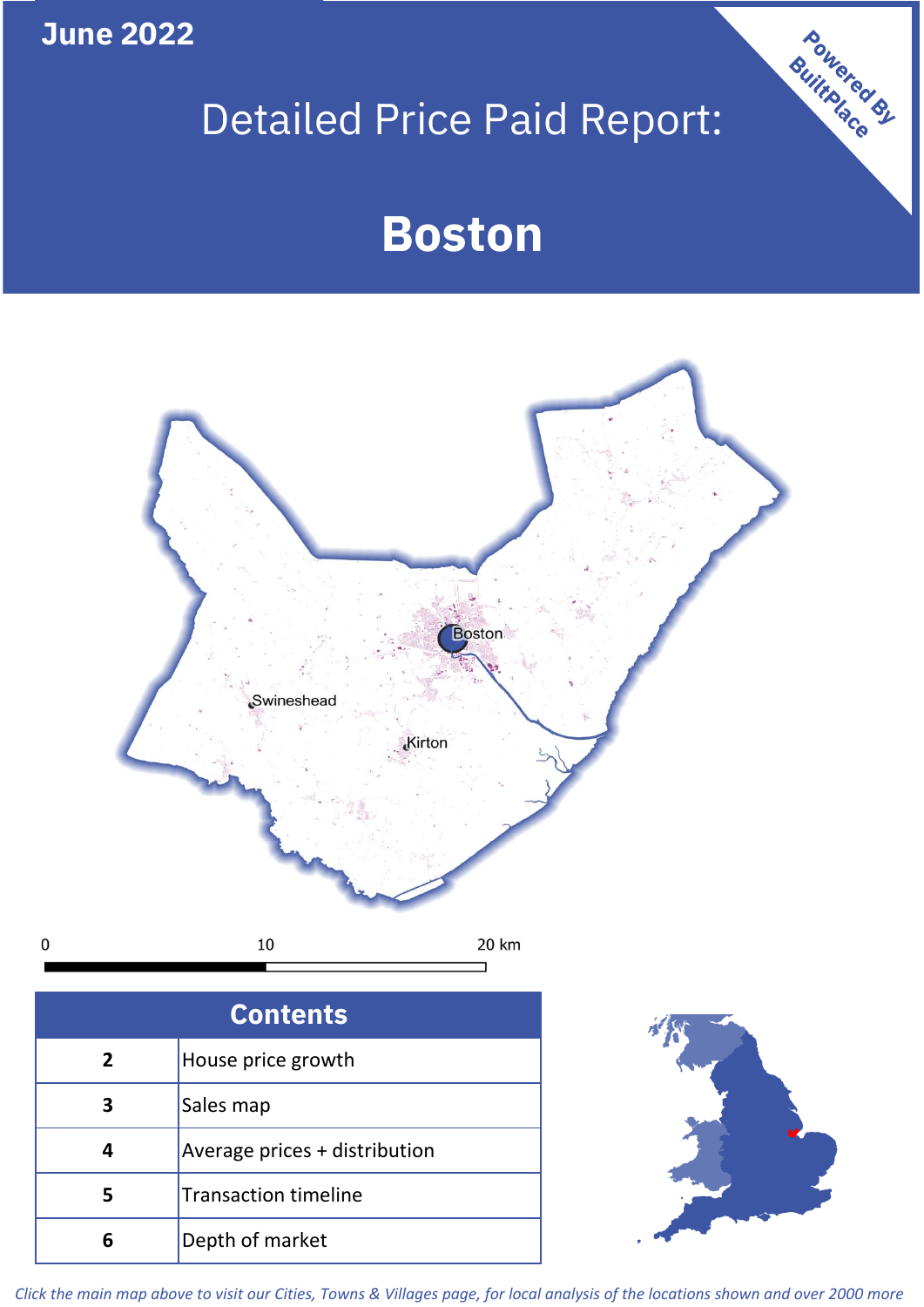### **Headline Data**

|                     | <b>Current level</b> | 3 month | <b>Annual</b> | 5 year | 10 year |
|---------------------|----------------------|---------|---------------|--------|---------|
| <b>House prices</b> | £196,946             | 3.8%    | 15.8%         | 32.7%  | 62.8%   |
| <b>Transactions</b> | 1,114                | $-8.2%$ | 37.5%         | 4.0%   | 35.7%   |

# **House Price Growth (April 2022 data)**

#### *Annual Change in House Prices*



House prices in Boston grew by 15.8% in the 12 months to April 2022 (based on 3-month smoothed data). By comparison national house prices grew by 10.7% and prices in the East Midlands grew by 11.6% over the same period.

Boston house prices are now 33.6% above their previous peak in 2007, compared to +50.1% for the East Midlands and +52.9% across England.



#### *Year-To-Date Change in House Prices, December to April*

Local prices have grown by 3.9% in 2022 so far, compared to growth of 2.8% over the same period last year.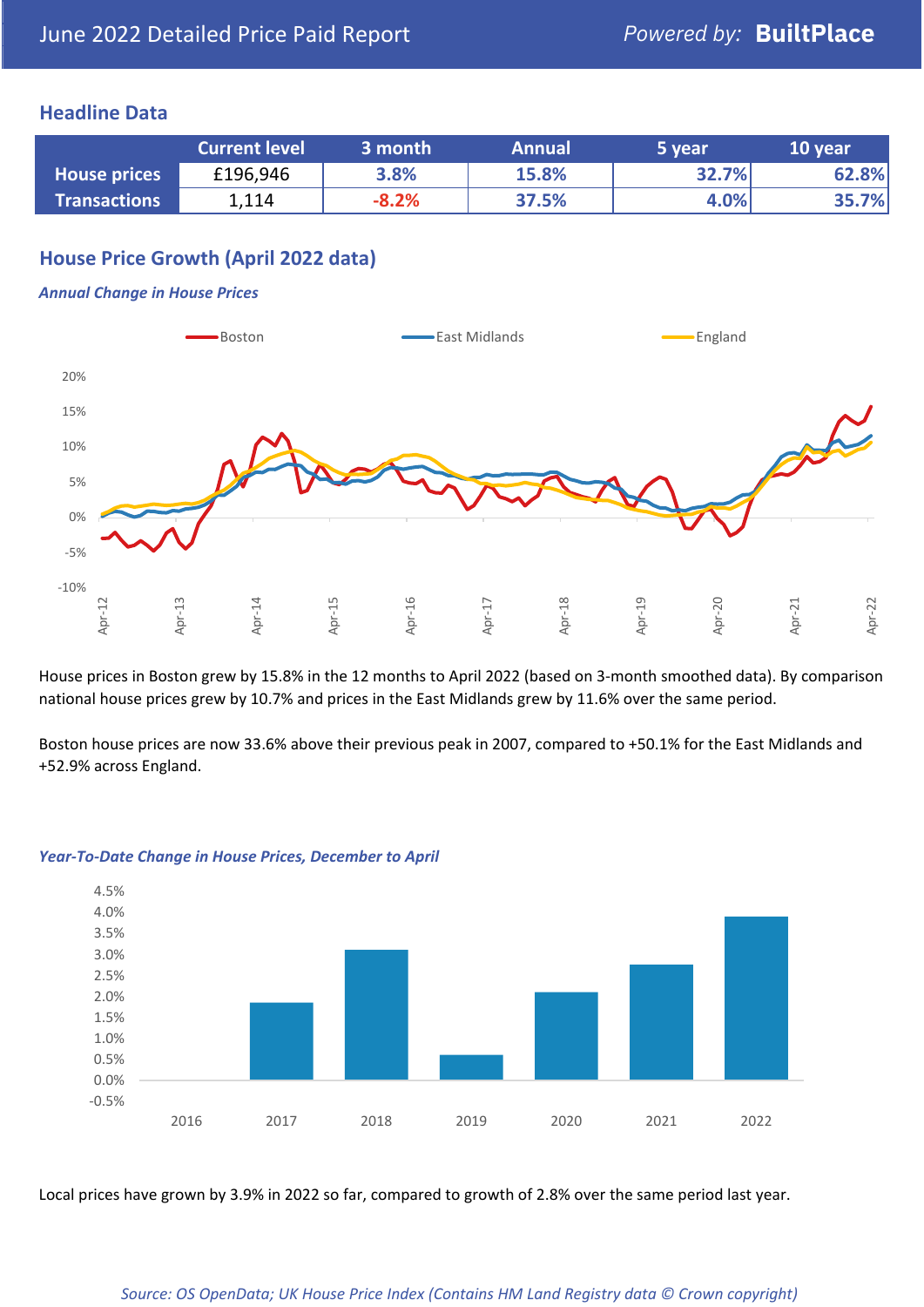# **House Price Map**

*12 months to April 2022*



*Each point is one postcode, coloured by the average value relative to all sales in this local authority (price bands are LA-specific quintiles).*

# **Map Key**

| Min      | <b>Max</b> |                            |
|----------|------------|----------------------------|
| Up to    | £121,000   | 1st quintile / lowest 20%  |
| £121,000 | £156,000   | 2nd quintile               |
| £156,000 | £191,000   | 3rd quintile               |
| £191,000 | £248,000   | 4th quintile               |
| £248,000 | and over   | 5th quintile / highest 20% |

*Source: OS OpenData; UK House Price Index (Contains HM Land Registry data © Crown copyright)*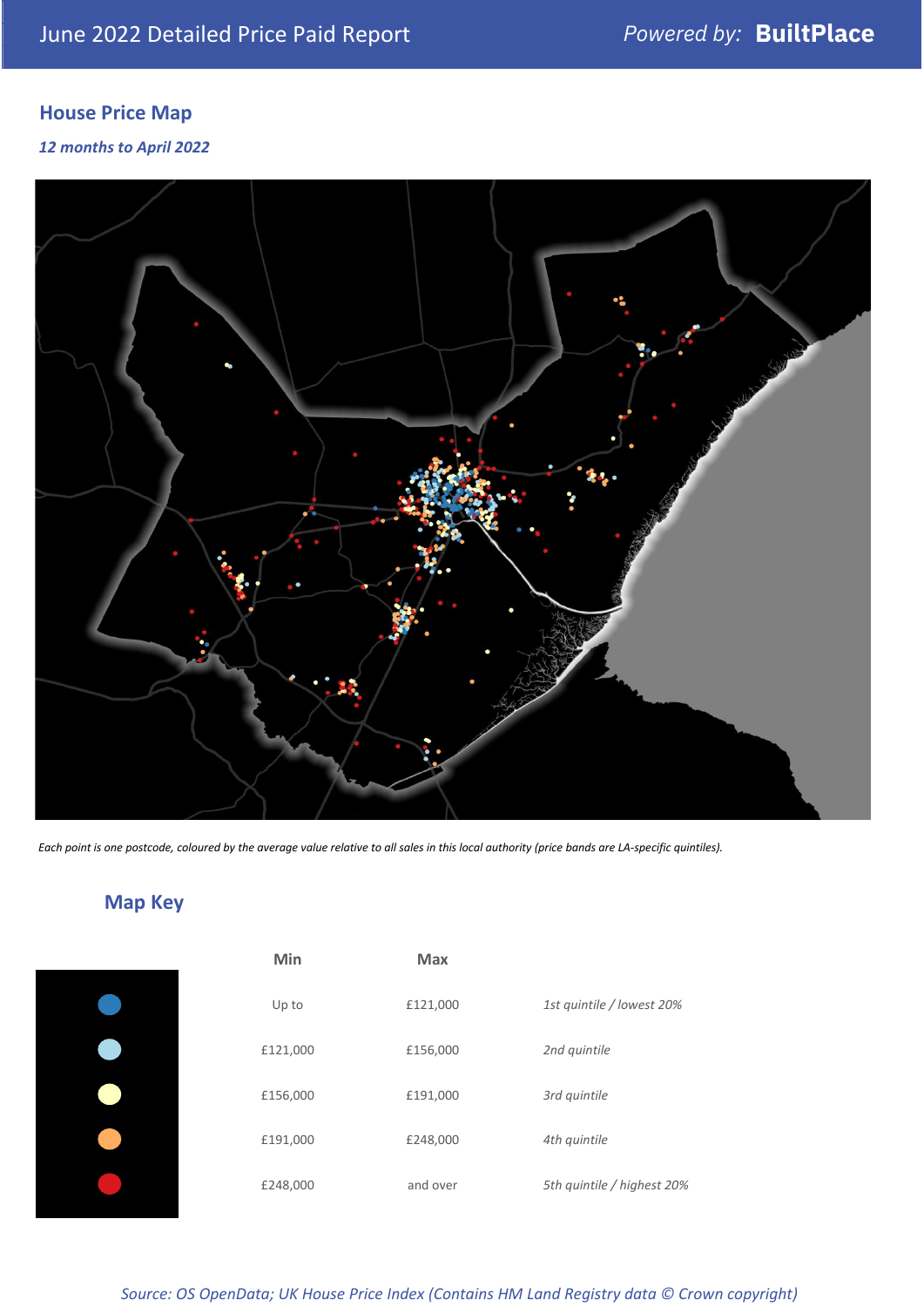# **Average House Price by Property Type**

#### *12 months to April 2022*



|                 | <b>New</b>           | <b>Second hand</b> |  |
|-----------------|----------------------|--------------------|--|
| <b>Flat</b>     | No recorded<br>sales | £85,914            |  |
| <b>Terraced</b> | No recorded<br>sales | £120,867           |  |
| Semi-detached   | £193,825             | £154,430           |  |
| <b>Detached</b> | £251,800             | £252,464           |  |

## **House Price Distribution by Year**

*All properties, by price band and calendar year (2020 = year to date)*

|                    | 1997 | 2002 | 2007 | 2012 | 2017 | 2019 | 2020 |
|--------------------|------|------|------|------|------|------|------|
| <b>Under £100k</b> | 98%  | 77%  | 20%  | 29%  | 14%  | 11%  | 13%  |
| £100-200k          | 1%   | 22%  | 69%  | 61%  | 64%  | 52%  | 52%  |
| £200-300k          | 0%   | 1%   | 9%   | 7%   | 19%  | 26%  | 25%  |
| £300-400k          | 0%   | 0%   | 2%   | 2%   | 2%   | 8%   | 6%   |
| £400-500k          | 0%   | 0%   | 0%   | 0%   | 1%   | 2%   | 3%   |
| <b>£500k-1m</b>    | 0%   | 0%   | 0%   | 0%   | 0%   | 1%   | 1%   |
| £1-2m              | 0%   | 0%   | 0%   | 0%   | 0%   | 0%   | 0%   |
| <b>Over £2m</b>    | 0%   | 0%   | 0%   | 0%   | 0%   | 0%   | 0%   |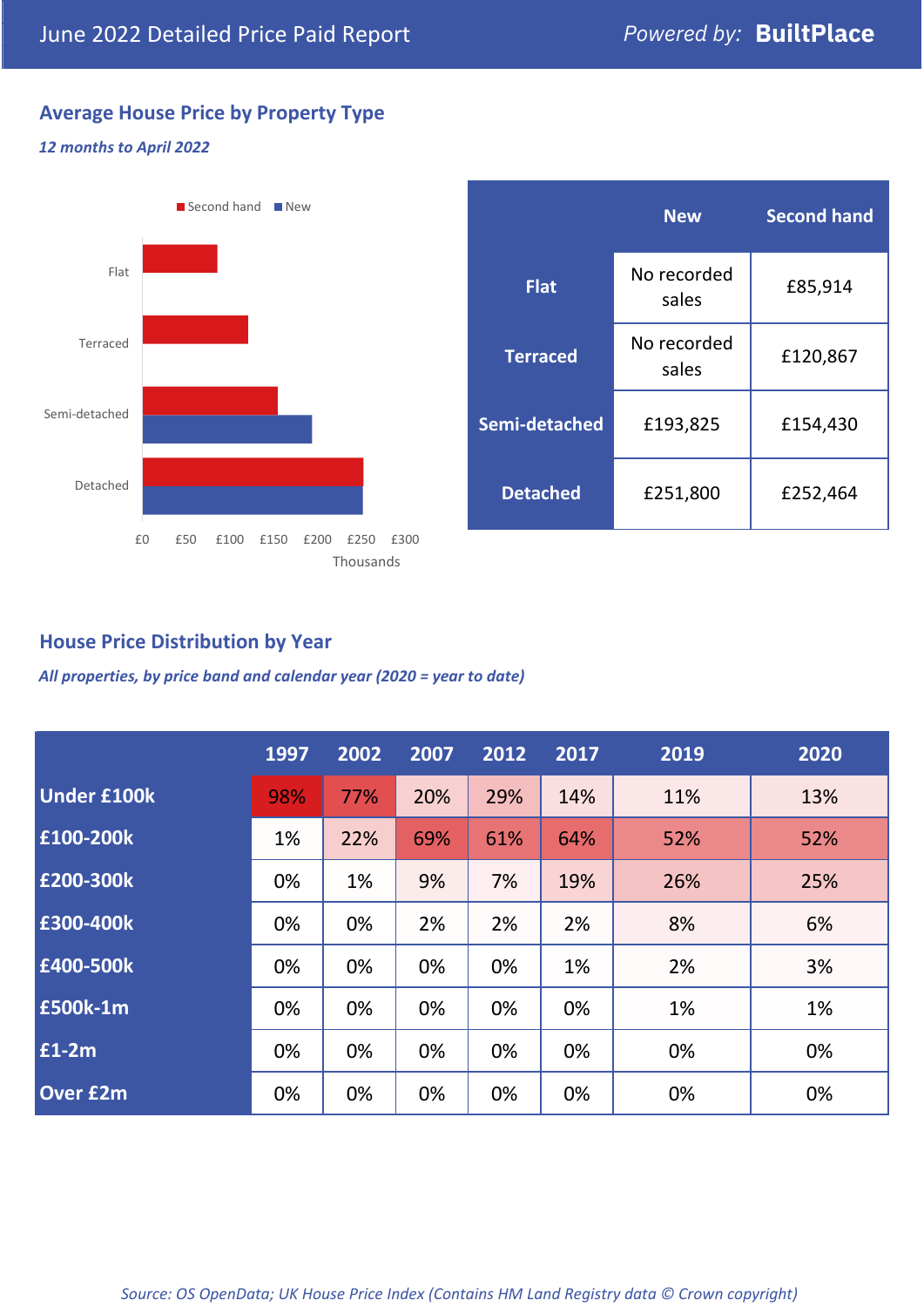## **Transactions (February 2022 data)**

*Annual Transactions, Indexed (2001-05 average = 100)*



There were 1,114 transactions in Boston during the 12 months to February 2022. This is 68% of the average from 2001- 05 and suggests activity is significantly below pre-downturn levels.

Transactions in Boston have grown by 5.1% since 2014, compared to changes of -8.0% for East Midlands and -7.7% for England.



#### *Cash and New Build Sales as % of Total, by Year*

*Note: The data on this page EXCLUDES transactions identified as transfers under a power of sale/repossessions, buy-to-lets (where they can be identified by a mortgage), and transfers to non-private individuals - i.e. it comprises only Land Registry 'A' data.*